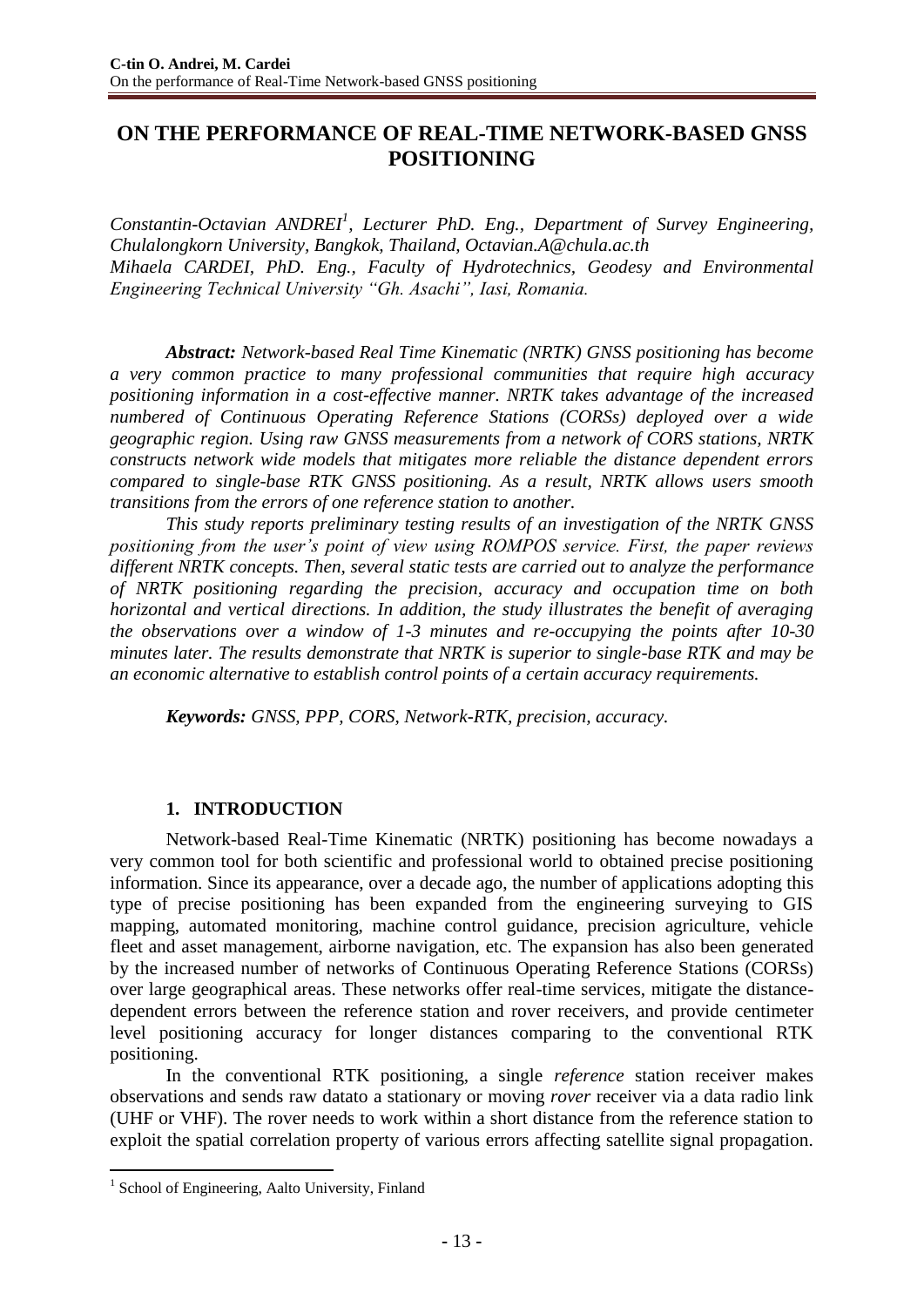However, spatial correlated errors can be effectively cancelled out only when the baseline vector between the reference and rover is limited to a distance of up to 10-20 km. In addition, the use of only single station poses certain risks to the user in case the reference station experiences any malfunctioning. Furthermore, the conventional RTK requires increased resources, such as equipment, labor, time, and financial costs. These constraints can be removed by using NRTK as a cost-effective manner to obtain precise positioning information.

In the following, the principles of Network RTK are first discussed together with benefits and drawbacks of the method (Section 2). Next, the current NRTK implementations (Section 3) are described from the algorithm point of view. The numerical results from various field tests and the corresponding analysis are shown and presented (Section 4). The conclusions are reported in the last section (Section 5).

#### **2. NETWORK RTK PRINCIPLES**

The aim of the reference network is to model and estimate the error sources, caused by ionosphere and troposphere, and satellite orbit errors, based on dual-frequency carrier phase measurements of a local or regional network of reference stations.

The main goal of NRTK is to model and minimize the influence of the distancedependent errors on the rover computed positions within the network area. These errors are mainly caused by ionosphere, troposphere, and satellite orbits, and may be categorized in two groups: dispersive and non-dispersive (Brown and Keenan, 2005).



Fig. 1 – Principle of Network-based Real-Time Kinematic (NRTK) positioning

<span id="page-1-0"></span>In principle, the NRTK approach consists of four main steps [\(Fig\)](#page-1-0). In the first step, satellite observations are collected at the reference stations and transmitted to the network control and processing center. In the second step, the processing center resolves network ambiguities using an appropriate ambiguity resolution algorithm, and generates network corrections using one of the processing algorithms explained in Section 3. In the third step, the server transmits these corrections to the rover using various communication links and transmission protocols. In the last step, the rover computes RTK solution by combining own observation data with received network corrections.

There are several benefits to the user of using NRTK over single-base RTK positioning. A first benefit, there is no need to set-up a base station each time, thus no security issues, no lost time setting up, no worries to breaking down the base station equipment and radio. As a result, the overall cost and labor are reduced while mobility and efficiency are increased. A second benefit, the accuracy of the computed rover positions is more robust, homogeneous and consistent. The network processing software models the errors over the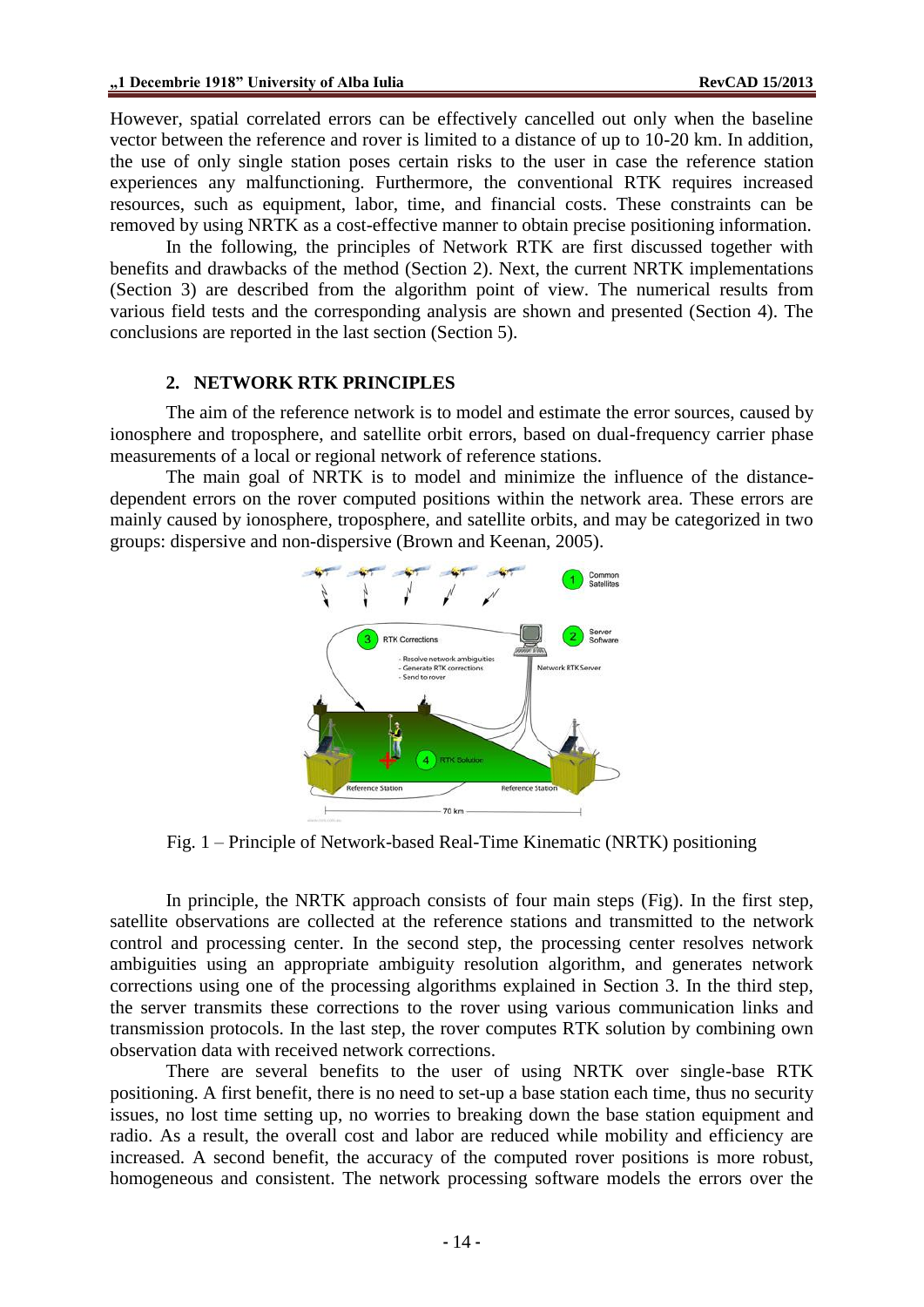entire network area using the same datum and the same functional and stochastic models for GNSS network error modeling. A third benefit, the same area can be covered with fewer reference stations compared to the number required using single-based RTK. The intra-station distances between reference stations can be extended to up to 100 km. A forth benefit, NRTK increases reliability and availability of RTK corrections. Even though one reference station suffers of malfunctioning, a solution can still be obtained from the rest of the reference stations. A last benefit, NRTK approach supports multiple users and applications in a continuous manner 365/24/7.

Despite all these benefits, one can also identify several drawbacks, such as network subscription fees with a NRTK provider, limited wireless data access, dependence on an external source, interpolation or extrapolation issues when working outside the network envelope, and datum inconsistency with the user's required datum.

# **3. NETWORK RTK ALGORITMS**

Currently, several NRTKcommercial implementations can be identified, such asthe Virtual Reference Station (VRS), Pseudo-Reference Station (PRS), individualized Master Auxiliary corrections (i-MAX), Area Correction Parameter (FKP), and the Master Auxiliary Concept (MAC). All approaches assume that a user calculates a double difference baseline between one reference station and rover. In VRS and PRS, referencing is made to a nonphysical reference station located in the vicinity of the location of the rover and uses virtual observations generated to refer to this non-physical reference station. With these methods, the CPF computes corrections optimized for the position of the rover. The rover has no information about the size of the errors and their behavior. Conversely, FKP and MAX broadcast raw reference station observations and network information separately. The rover has the flexibility to control and perform positioning calculations. In this section, the most common NRTK algorithms are briefly discussed.

### **Area Correction Parameter (FKP)**

The Flächen-Korrektur Parameter (FKP) or Area Correction Parametermethod is the oldest NRTK method and was developed in the mid 1990s(Wübenna et al., 1996).



Fig. 2 – Area Correction Parameter concept(Wübenna et al., 1996)

The FKP method represents network information by estimating network coefficients of a surface centred at the location of a physical reference station (Wübbena and Bagge 2006). The coefficients are computed for each satellite covering ionospheric, tropospheric and orbit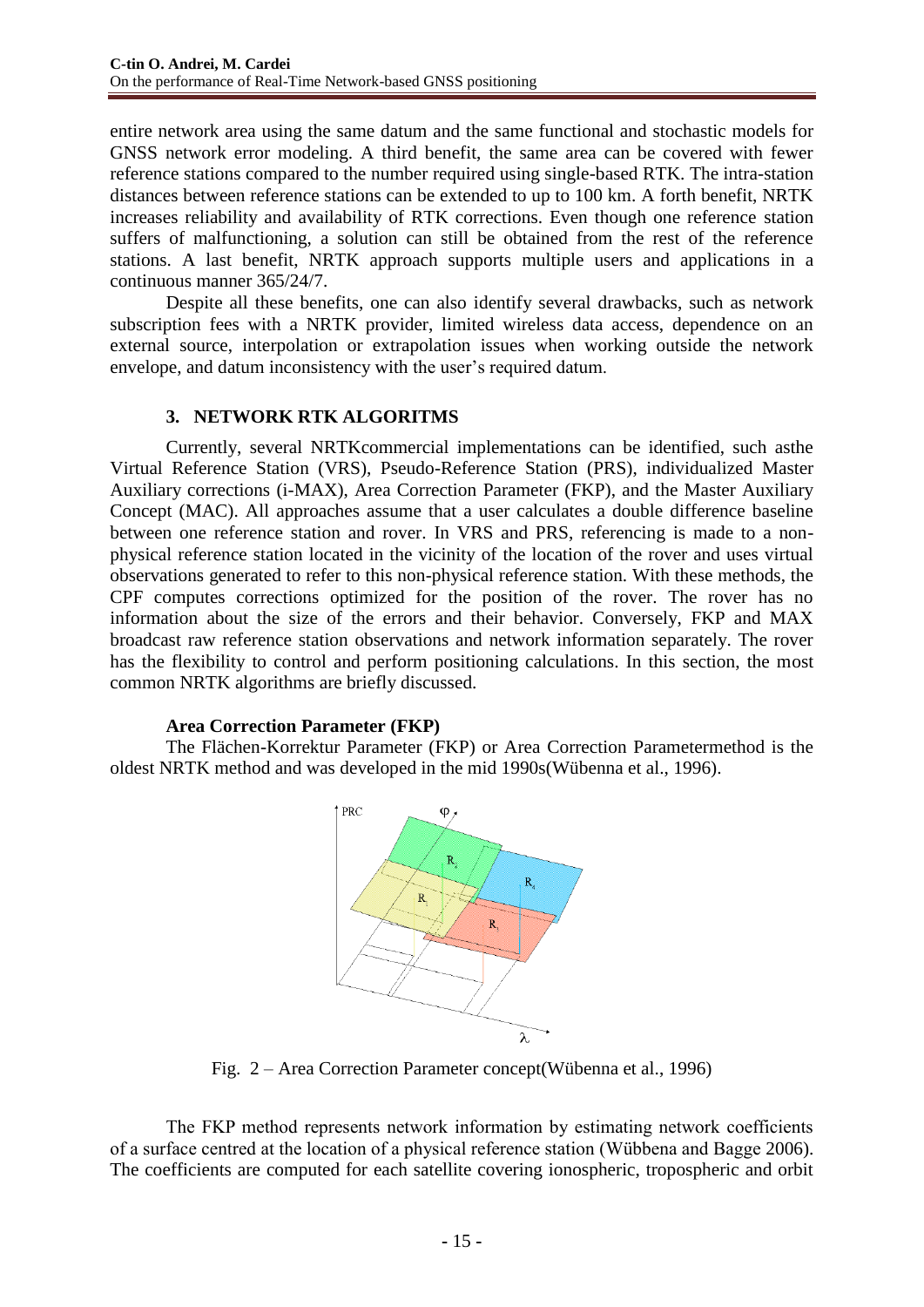effects for a specific area as north-south and east-west gradients, at certain time intervals (at least every 10 sec). The network corrections and uncorrected raw observations from the master reference station are broadcast separately in RTCM formats. The corrections are transmitted in a special format (RTCM 2.3 message type 59), which requires changes of rover receiver hardware of additional hardware to convert the non-standard format to a standard RTCM data stream before used by the rover (Landau et al., 2002). In RTCM 3.1, FKP corrections can be sent via message types 1034 and 1035 for GPS and GLONASS observations, respectively. Once received, the rover may interpolate the messages to correct master reference station data, or convert the data into VRS corrections, or apply Precise Point Positioning (PPP), in what is known as PPP-RTK (Teunissen et al., 2010).

The basic advantages of the FKP implementation are that it requires only unidirectional communication link, no restriction on the number of users, and low load on network server because no complex models or creation of individual VRS are required. On the other hand, FKP implementation has its limitations, including the need of the rover to perform interpolation of measurement corrections, the possible inconsistency at the edge of two adjacent planes, and the need of large data formats.

#### **Virtual Reference Station (VRS)**

The Virtual Reference Station (VRS) method is currently the most popular NRTK method and was developed in the late 1990s (Vollath et al., 2000).



Figure 3 – Virtual Reference Station concept

<span id="page-3-0"></span>The VRS method is a technique of creating synthetic observations for a non-physical, unoccupied and invisible reference station situated only few meters from the approximate location of the rover in order to improve the accuracy of the positioning solution achievable with conventional single-base RTK. VRS approach requires bi-directional communication. As depicted in [Figure 3,](#page-3-0) the rover sends its approximate position to the network processing centerin National Marine Electronics Association (NMEA) format via a communication link (GSM, GPRS, or 3G).Once the location is received, the processing centermodels first the distance-dependent errors based on this location using a minimum three reference stations within the network and then interpolates the distance-dependent errors for the rover's approximate location. Further, the network center generates an optimal set of reference observations by shifting the measurements at a selected master reference station (e.g., the one closest to the rover) to a "virtual", non-existing station and applying the interpolated corrections. Finally, the network center sends raw modeled observations (or corrections) to the rover in RTCM or proprietary formats. If raw observations are sent, the correction process is carried out on the server-side, whereas if the corrections are sent, the rover has to apply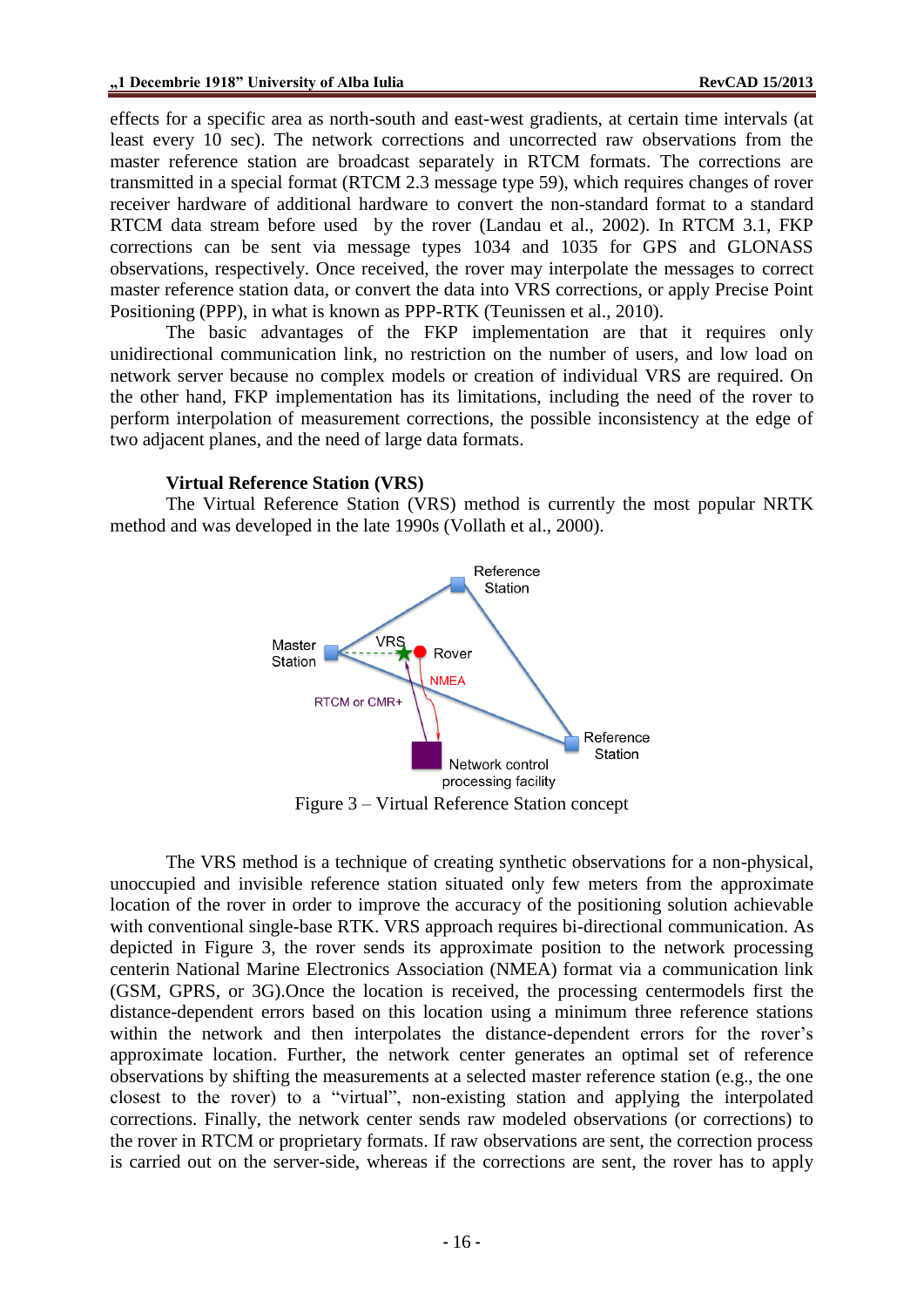them to its own observations. Finally, the rover computes position by doing standard RTK with own observations and VRS data.

A variation to the VRS algorithm is called Pseudo Reference Station (PRS). With this method, the virtual reference station is taken at a pre-selected grid point instead of the approximate position of the rover. Similar to VRS, the reference observations will also refer to a non-physical reference station.

The main benefitsof using VRS come from the fact that it does not required changes in the rover software being compatible with existing software, the rover processes data in the same way as conventional RTK, thus no complex computation on the rover side, and the network corrections are continuously optimized according to each rover position. However, the latter may also be seen as a drawback due to the fact that the rover is forced to re-initialize its position fix once it has travelled more than a certain distance from its initial position. In addition, VRS requires also duplex communication. The main drawback of VRS is the high computational burden to the network-processingcenter, due to the fact that VRS observations are computed separately for each user. Thus, there is a restriction on the number of simultaneously users according to the capacity of the processing center.

### **Master Auxiliary Concept (MAC)**

The Master Auxiliary Concept (MAX) method is the only true multiple-station method and was proposed by Leica in 2001 (Euler et al., 2001).



Figure 4 – Master Auxiliary Concept

In the MAC method, the network server sends full raw observations and coordinate information for a single reference station, the master station. For all other reference stations in the network (or sub-network) known as auxiliary stations, the network server transmits their ambiguity-leveled observations and coordinate differences (to the master station observations and coordinates). According to(Brown and Keenan, 2005), two reference stations are said to be on a common ambiguity level if the integer ambiguities for each phase range (satellitereceiver pair) have been removed (or adjusted) so that the integer ambiguities cancel when double differences (involving two receivers and two satellites) are formed during the network processing.

The reduction of the original raw reference station observations to a common ambiguity level is a fundamental requirement of MAC implementation. The ambiguityleveled observations do not bring any benefit to single-base RTK processing because the modeling requirements are always the same. However, in case of multi-base RTK positioning we need to reinitialize the rover when switching from one reference to another and to account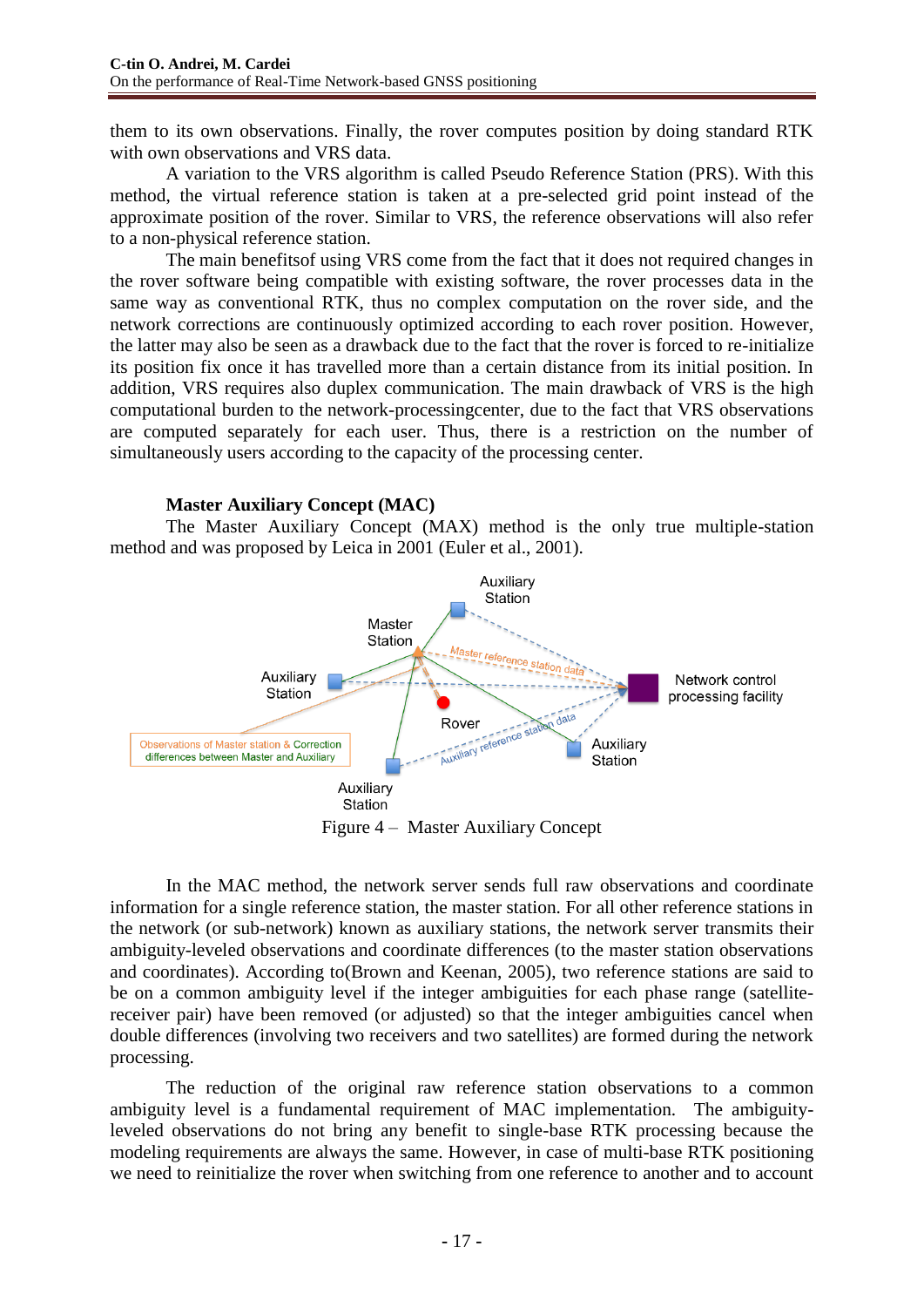for integer ambiguities between the reference stations. The rover when receiving and utilizing the ambiguity-leveled observations of more than one reference station can avoid this, and the transition between the references is achieved without re-initialization.

The master station serves simply for data transmission purposes and plays no role in the computations of corrections. MAC gives the rover the flexibility to perform either a simple interpolation of the network corrections, like in FKP, or more rigorous calculation (e.g., multi-baseline RTK from the auxiliary stations) depending on its processing capabilities.

The major benefit of MAC is that it uses published standardized algorithms to generate and send network corrections. MAC concept complies with latest RTCM recommended standards for differential positioning. In addition, except of ambiguity resolution, no modeling or other computations are performed on the server side, thus, very low computational load on the network server. Furthermore, the rover can move freely and its location poses no restrictions on the kinematic applications.The user can utilize the masterauxiliary corrections (MAX) either in one-way (broadcast-MAX) or two-way (auto-MAX) communication modes.

## **4. TESTS AND RESULTS**

Various static field tests were conducted in order to investigate the performance and suitability of NRTK positioning as an economic alternative to establish control points of a certain accuracy requirements[.Table 1](#page-5-0) gives a summary of these fields tests.

<span id="page-5-0"></span>

| <b>DOY</b> | 251        | 258      | 259      | 265        |
|------------|------------|----------|----------|------------|
|            |            |          |          |            |
| Session    |            |          |          |            |
| Morning    | <b>VRS</b> |          | Single-  |            |
|            |            |          |          |            |
| $(07:00 -$ |            |          | base RTK | Post-      |
| 11:00      |            |          |          | processing |
|            |            |          |          |            |
| Afternoon  | <b>VRS</b> | Single-  |          | $10:00-$   |
| $(14:00 -$ |            | base RTK |          | 14:00      |
|            |            |          |          |            |
| 18:00)     |            |          |          |            |

Table 1 – Summary of field experiments



Figure 5 – Equipment set-up (left) and testing mark (right)

<span id="page-5-1"></span>A number of 200 RTK coordinates were taken on the testing mark (**[Figure](#page-5-1)** )in two observation sessions (one in the morning, one in the afternoon), covering five time intervals (10, 60, 180, 300, and 480 sec) and 10 occupations at each of the above intervals. This means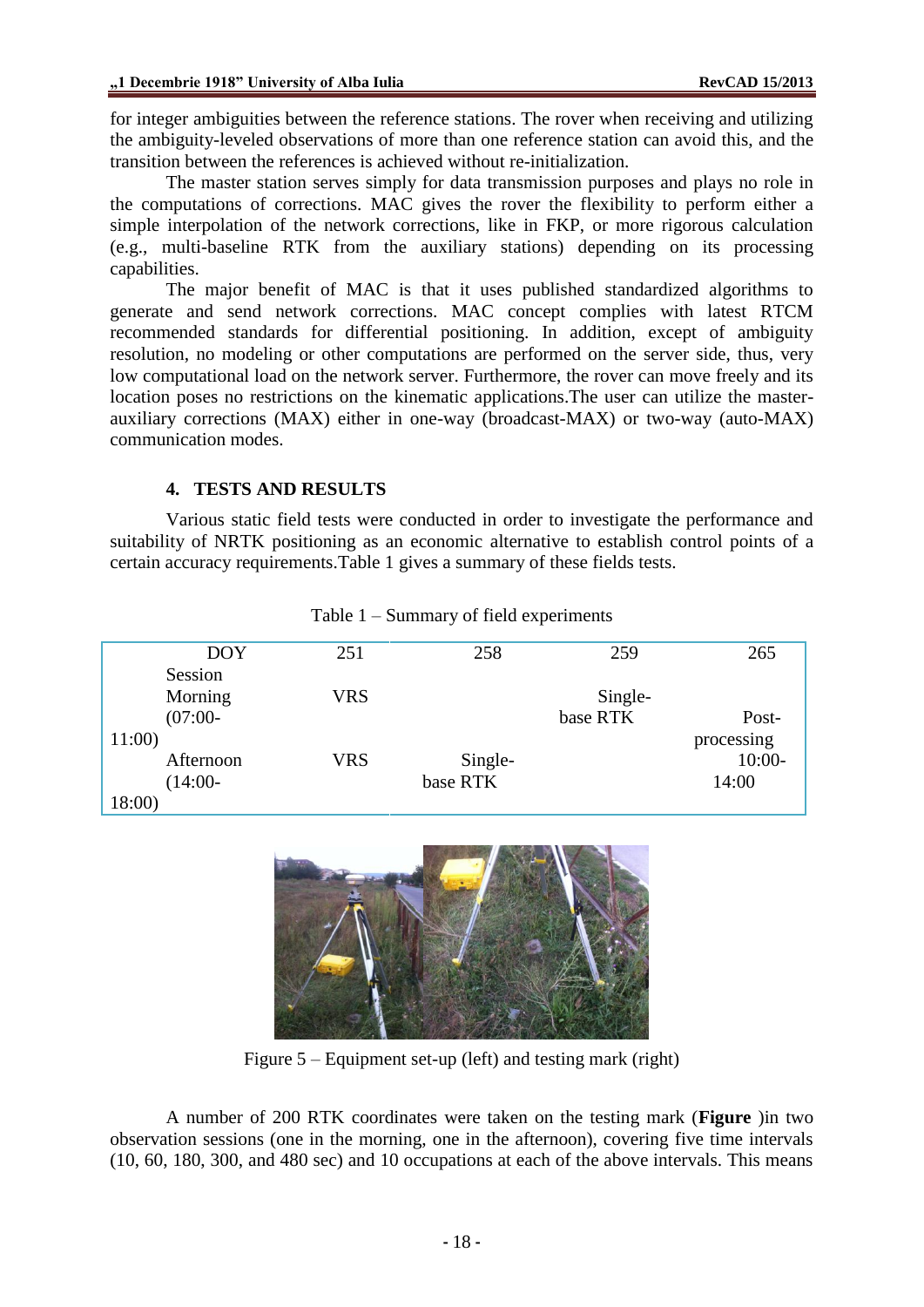that one RTK point occupation time is given by the total number of 1-second epochs logged over the given interval to produce an average coordinate for the mark.

The NRTK corrections were fetchedby connection to the ROMPOS service (ANCPI 2008). These corrections came in two different modes and formats: single-base mode (in RTCM 2.3 format) and VRS mode (in RTCM 3.1 format).

#### **Precision test**

Precision is a computed statistical quantity to describe the degree of repeatability between repeated measurements of the same quantity. It is a way to describe the quality of the data with respect to random errors. Precision is traditionally measured using the standard deviation and therefore is shown in the RMS error on the data collector screen (NGS, 2011).

In GNSS positioning, a rover measurement shows precision of the observation and it is normally recorded in the data collector as the average position of many 1-second observations on the same mark. This should not be confused with the individual precision shown on the data collector screen for each 1-second log.



**Horizontal coordinates of VRS positioning** (morning session)

Figure 6 – Precision of VRS measurement field testing

<span id="page-6-0"></span>[Figure 6](#page-6-0) illustrates 50 NRTK coordinates taken on the testing mark during the morning session. 10 of the coordinates were for 10 seconds each, 10 coordinates were for 60 seconds each or 1 minute, 10 coordinates for 180 seconds each or 3 minutes, 10 coordinates for 300 seconds each or 5 minutes, and 10 coordinates for 480 seconds each or 8 minutes. It took about 3 hours to complete a full set. The green circle shown in the figure denotes a typical mark that has a 10 mm diameter circle and it is centered on the average coordinate of all 10 of the 480-second coordinates (the longest ones). This circle helps as to understand how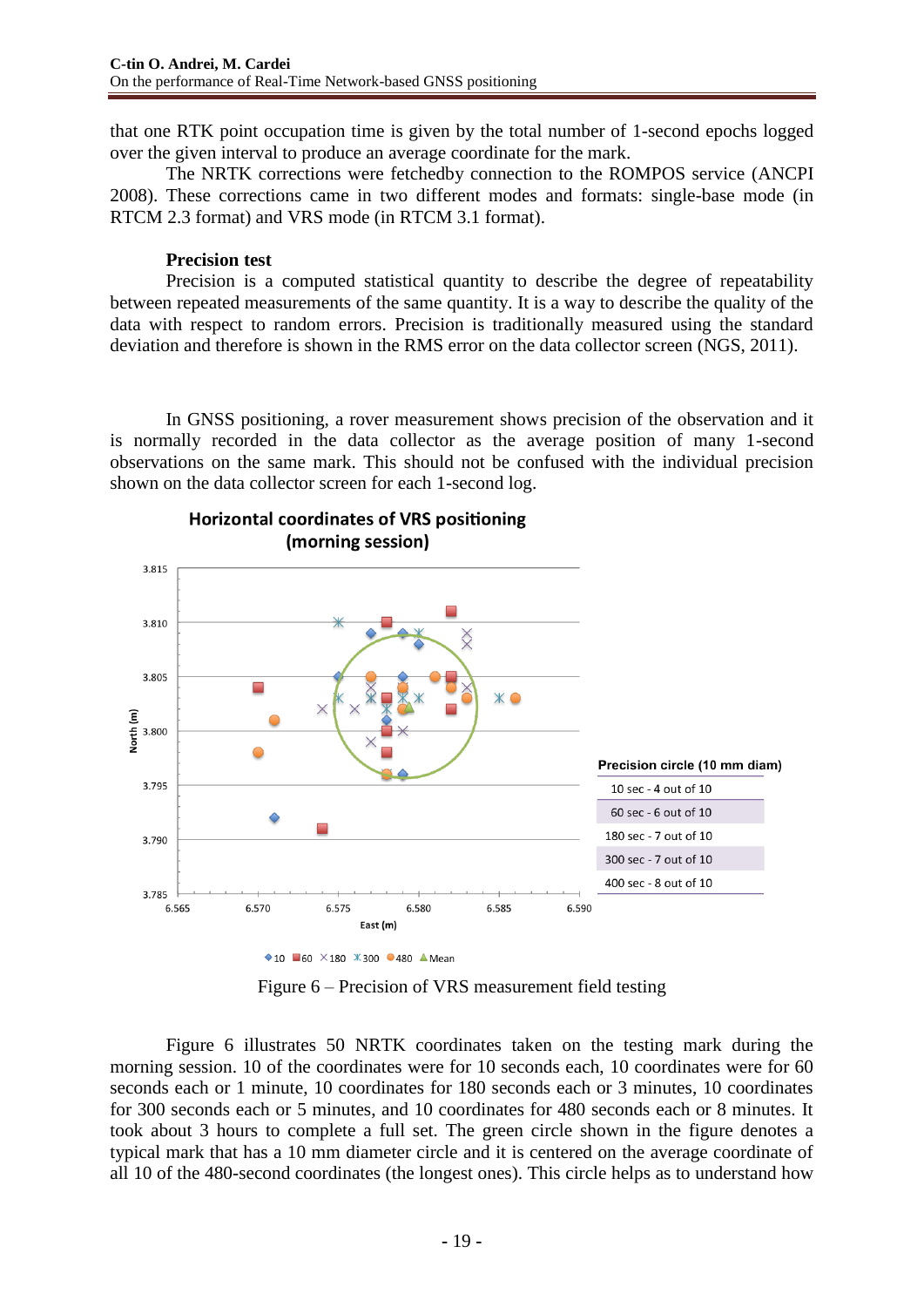observation time might affect the closeness of the groups. In addition, the table to the right shows that for 480-second (8 minutes) intervals, 8 out of 10 coordinates (of the orange dots) landed inside the circle. The light blue stars show 10 occupations of 300 seconds each and 7 out of 10 landed inside the mark circle. For the purple crosses (representing 180 seconds) 7 out of 10 landed inside the mark circle. For the 10 occupations of 60 seconds each (red squares), six landed inside the circle and last for the 10 occupations of 10 seconds each (blue diamonds) only four landed inside the circle. This is one example to show how less observation time per occupation influence directly the spread of the solution.



Figure 7 – Precision of horizontal coordinates

<span id="page-7-0"></span>[Figure](#page-7-0) depicts all horizontal coordinates obtained for the mark in both single-base RTK (left) and VRS positioning (right) for both observation sessions. It can be seen that VRS coordinates have a better precision comparing to single-base RTK. 72 out of 100 coordinates are within  $1\sigma$  (68%) confidence interval. Although less precise, all RTK coordinates are within  $2\sigma$  (95%) confidence interval. Moreover, it seems that most RTK coordinates are distributed along or vertical on the direction towards the CORS base station. However, further field tests on more marks are needed to generalize this observation. The overall root mean square error (RMSE) is given in the bottom of the two graphs.

#### **Accuracy test**

Accuracy is a computed statistical quantity to describe the degree of closeness of a measured value of a quantity to its "true" value. Although the accuracy accounts for all types of errors, it is particularly related to the influence of systematic errors. According to (NGS, 2011), the accuracy for real-time positioning is defined by the horizontal and/or vertical positioning error ellipse (or covariance matrix) at  $2\sigma$  (95%) confidence level directly related to the base station as the representative of the datum. Typically, the alignment to the truth is done by some method of post-processing observations of the GNSS station constrained by CORS data.

To determine what is the accuracy for I053 mark, an independent 4-hour static occupation was logged and then submitted to OPUS (OPUS, 2013), which returned a solution for the mark with peak-to-peak errors that are shown in the yellow circle around the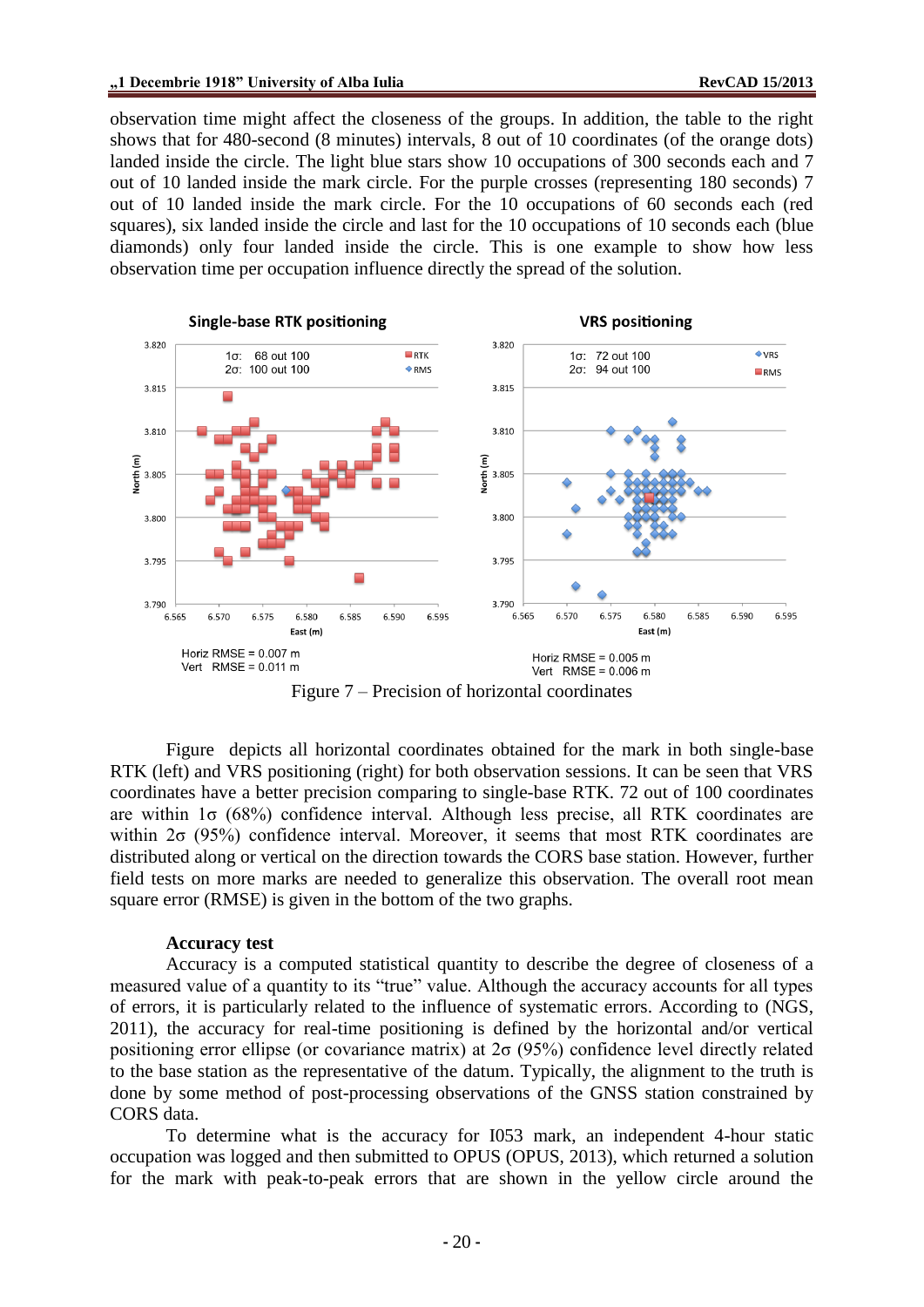coordinate labeled as the center of accuracy. The OPUS solution in this case represents the truth check.



#### **Horizontal Precision vs. Accuracy**

Figure 8 – Horizontal precision vs. accuracy

<span id="page-8-0"></span>[Figure](#page-8-0) shows that there is some bias between of the real-time positions with respect to the center of accuracy (the OPUS PP solution). Nevertheless, the difference from the precision (8 minute average) center and the accuracy center (truth) determined from OPUS was about 1.1 cm and fell within the 2 cm specification goal for the test. In addition, most of the RTK and VRS occupations appear to meet the receiver's performance accuracy specification at 95% confidence illustrated through the 2 cm gray circle. However, several occupations mainly from 60 second and 10 second intervals fell outside of the circle appearing to not meet the receiver specifications.

# **5. CONCLUSIONS**

This study reports preliminary testing results of an investigation of the NRTK GNSS positioning from the user's point of view using ROMPOS service. Several static tests are carried out to analyze the performance of NRTK positioning regarding the precision, accuracy and occupation time. In addition, the study illustrates the benefit of averaging the observations over a window of 1-3 minutes and re-occupying the points after 10-30 minutes later. The results demonstrate that NRTK is superior to single-base RTK and may be an economic alternative to establish control points of a certain accuracy requirements. However, the authors recommend to field test NRTK corrections to see if both precision and accuracy are within the user's project expected tolerance. Moreover, if NRTK positioning is used for survey control, the user is advised to observe for 8 minutes or perhaps even longer, down to